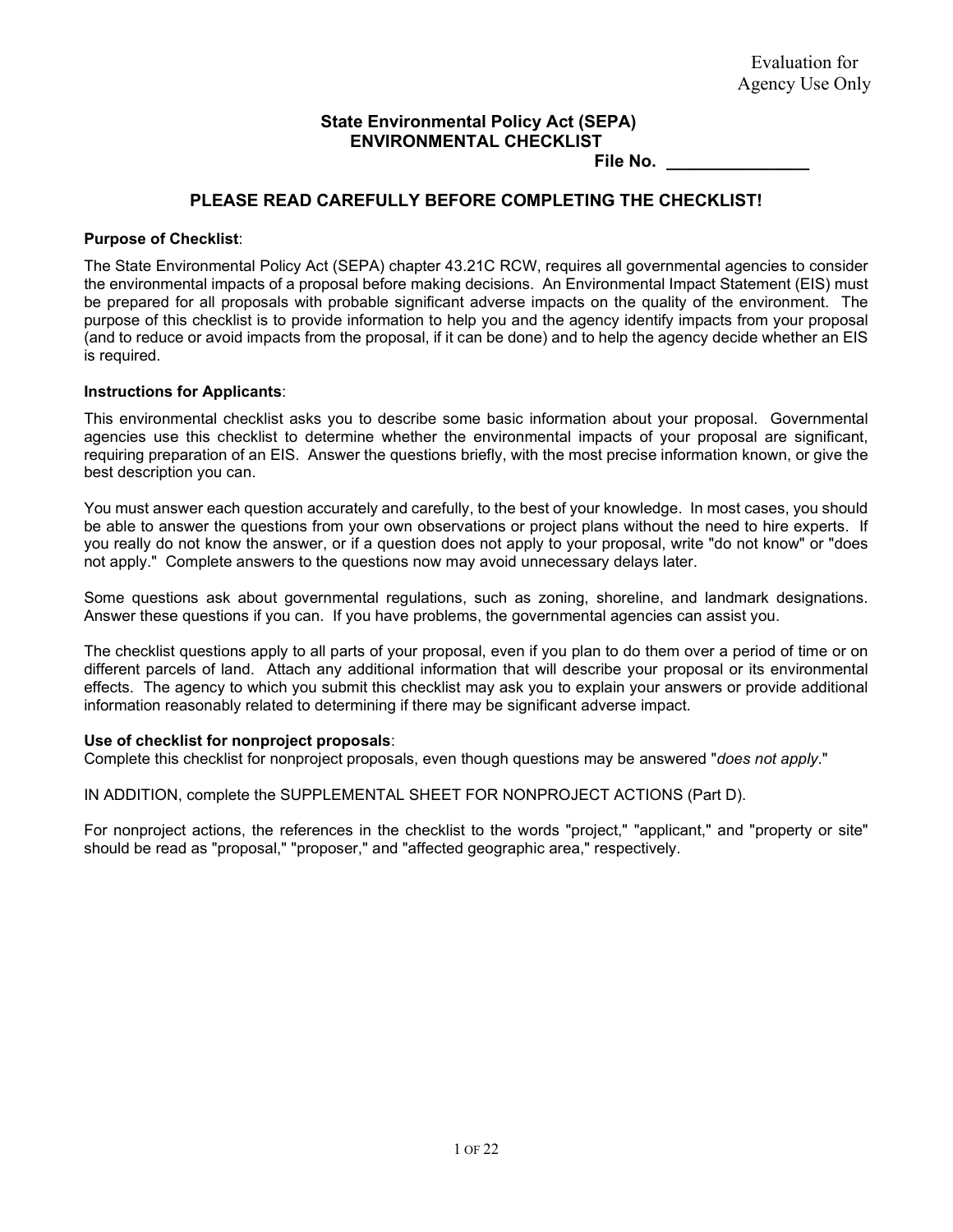## **A. BACKGROUND**

- 1. Name of proposed project: Shoreline Master Program 2021 Periodic Review
- 2. Applicant: City of Spokane
- 3. Address: 808 West Spokane Falls Blvd City/State/Zip: Spokane, WA 99201-3329 Phone: 509-625-6414 Agent or Primary Contact: Tirrell Black Address: 808 W Spokane Falls Blvd City/State/Zip: Spokane, WA 99201-3329 **Example 20 Phone:**  $\blacksquare$  Phone:  $\blacksquare$ Location of Project: City of Spokane, citywide, shorelines of statewide significance Address: \_\_\_\_\_\_\_\_\_\_\_\_\_\_\_\_\_\_\_\_\_\_\_\_\_\_\_\_\_\_\_\_\_\_\_\_\_\_\_\_\_\_\_\_\_\_\_\_\_\_\_\_\_\_\_\_\_\_\_\_\_\_\_\_\_\_\_\_\_\_\_\_\_\_\_\_\_\_\_\_ Section: \_\_\_\_\_\_\_\_\_\_\_\_\_\_\_\_Quarter: \_\_\_\_\_\_\_\_\_\_\_\_\_\_\_ Township: \_\_\_\_\_\_\_\_\_\_\_\_\_\_\_\_\_\_\_\_Range: \_\_\_\_\_\_\_\_\_\_\_\_\_\_\_\_\_\_\_\_\_\_\_ Tax Parcel Number(s)
- 4. Date checklist prepared: December 17, 2020
- 5. Agency requesting checklist: City of Spokane
- 6. Proposed timing or schedule (including phasing, if applicable): City Council action to adopt occurring on or before June 2021.
- **7.** a. **Do you have any plans for future additions, expansion, or further activity related to or connected with this proposal? If yes, explain.** The City of Spokane Shoreline Master Program will be periodically reviewed, at a minimum every eight years, corresponding to the schedule in the Shoreline Management Act (SMA) (RCW 90.58.080). Amendments will be made as are necessary to reflect changing local circumstances, new information or improved data, and changes in State statutes and regulations.
	- b. **Do you own or have options on land nearby or adjacent to this proposal? If yes, explain**. Yes. The City of Spokane owns land, including parks and administrative buildings within the City limits, or "affected geographical area" of this proposal.

# **8. List any environmental information you know about that has been prepared, or will be prepared, directly related to this proposal.**

All Critical Areas Ordinances were updated in 2007, including Aquifer Protection Title 17E, Chapter 17E.010 SMC, Fish and Wildlife Habitat Conservation Areas, Chapter 17E.020 SMC, Floodplain Management Chapter 17E.030, Geological Hazards Chapter 17E.040 SMC; and Wetlands, Chapter 17E.070 SMC.

Title 17E, Chapter 17E.070 Wetlands Ordinance was updated in 2017.

The Shoreline Master Program Update was completed in 2010 and added as Chapter 14 to the Comprehensive Plan and SMC 17E.060.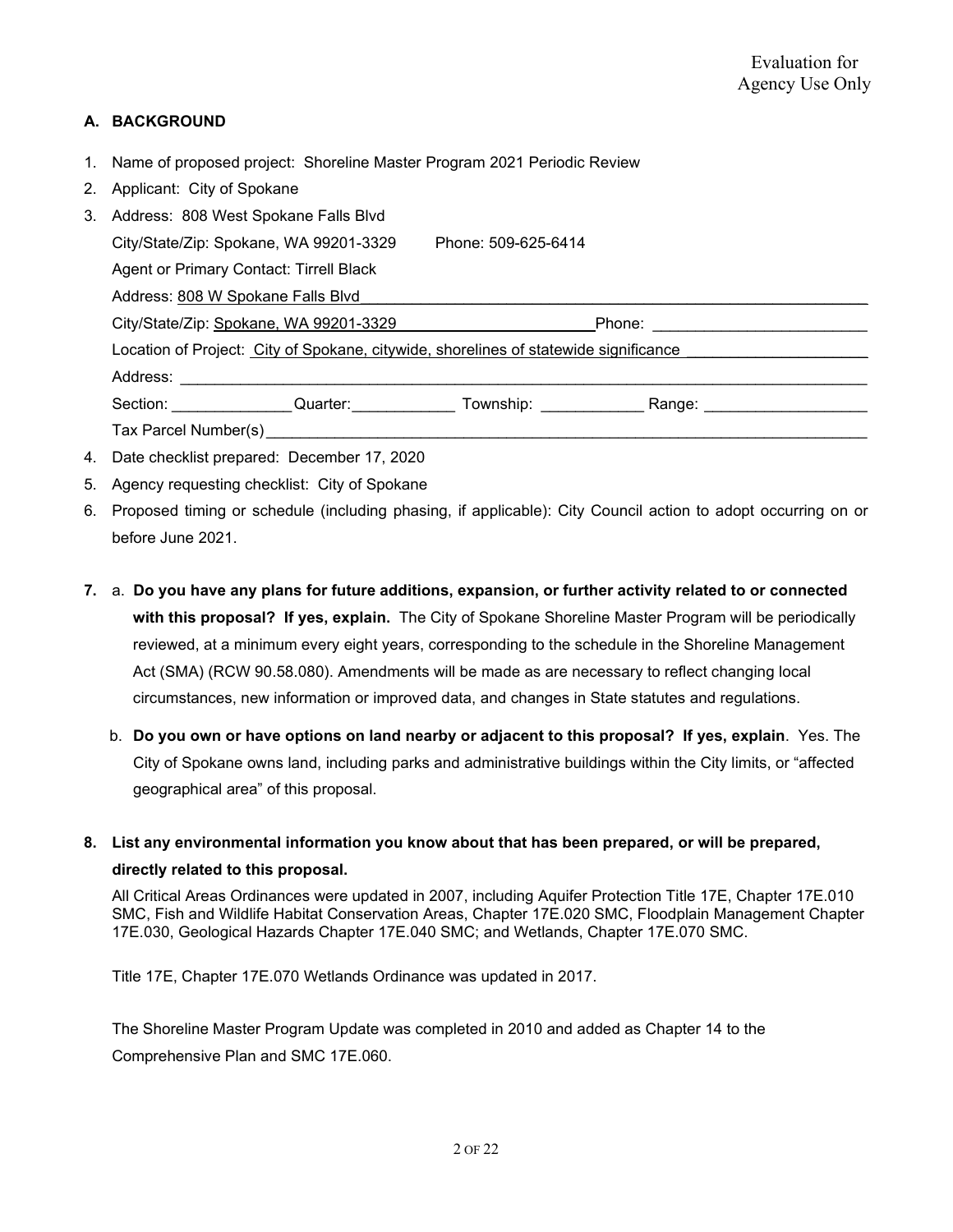# 9. **Do you know whether applications are pending for governmental approvals of other proposals directly affecting the property covered by your proposal? If yes, explain.**

Applications for development permit approvals subject to the Shoreline Master Program are likely within City limits. Additional SEPA project-level review will be conducted at the time such proposals are submitted and will be subject to threshold determinations.

#### **10. List any government approvals or permits that will be needed for your proposal, if known.**

City of Spokane City Council approval and action to adopt as well as submittal of locally-adopted Draft SMP amendment and Periodic Review Checklist to Washington State Department of Ecology under WAC 173-26- 110.

# 11. **Give brief, complete description of your proposal, including the proposed uses and the size of the project and site. There are several questions later in this checklist that ask you to describe certain aspects of your proposal. You do not need to repeat those answers on this page.**

The City of Spokane will complete a periodic review of the Shoreline Master Program (SMP) that is consistent with requirements of the Shoreline Management Act (SMA), RCW 90.58 and its implementing rules, per WAC 173-26. It is the intent of this ordinance for the protection of public health and safety, public and private property, and the functions and values of the shoreline ecological systems. The purpose of the SMP periodic review is (a) To assure that the master program complies with applicable law and guidelines in effect at the time of the review, and (b) To assure consistency of the master program with the local government's comprehensive plan and development regulations adopted under chapter RCW 36.70A, if applicable.

This proposal is to amend SMC, Title 17A.020.040 "D" Definitions, 17A.020.060 "F" Definitions, 17E.060.110, 17E.060.290, 17E.060.300, 17E.060.340, 17E.060.690 (Table 17E.060-4), 17E.060.770, 17E.060.790, 17E.060.800, 17E.060.810, 17E.060.820, 17E.060.830, 17E.060.840, 17E.060.380.

12. **Location of the proposal: Give sufficient information for a person to understand the precise location of your proposed project, including a street address, if any, and section, township and range, if known. If a proposal would occur over a range of area, provide the range or boundaries of the site(s). Provide a legal description, site plan, vicinity map, and topographic map, if reasonably available. While you should submit any plans required by the agency, you are not required to duplicate maps or detailed plans submitted with any permit application related to this checklist**.

This is a city-wide non-project legislative action; it would apply to the entire shoreline area within the City of Spokane boundary. The City of Spokane is located in Spokane County.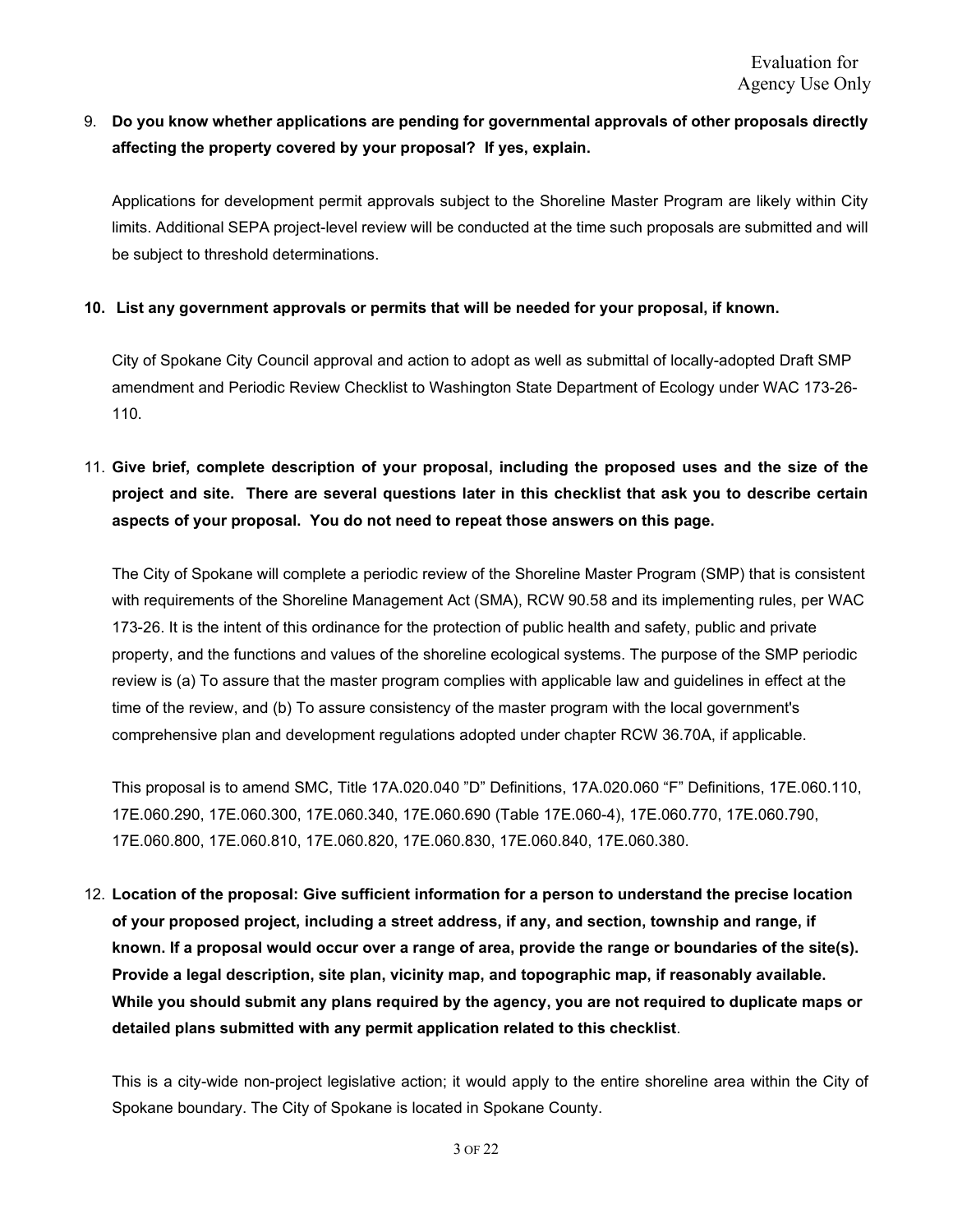- 13. **Does the proposed action lie within the Aquifer Sensitive Area (ASA)? The General Sewer Service Area? The Priority Sewer Service Area? The City of Spokane? (See: Spokane County's ASA Overlay Zone Atlas for boundaries.)** Yes, this non-project legislative action would apply to the entire shoreline area within the City of Spokane, within the Aquifer Sensitive Area, in the General Sewer Service Area.
- **14. The following questions supplement Part A.**
- **a. Critical Aquifer Recharge Area (CARA) / Aquifer Sensitive Area (ASA)** 
	- (1) **Describe any systems, other than those designed for the disposal of sanitary waste installed for the purpose of discharging fluids below the ground surface (includes systems such as those for the disposal of stormwater or drainage from floor drains). Describe the type of system, the amount of material to be disposed of through the system and the types of material likely to be disposed of (including materials which may enter the system inadvertently through spills or as a result of firefighting activities).** N/A, this is a non-project action.
	- (2) **Will any chemicals (especially organic solvents or petroleum fuels) be stored in aboveground or underground storage tanks? If so, what types and quantities of material will be stored?** N/A, this is a non-project action.
	- (3) **What protective measures will be taken to insure that leaks or spills of any chemicals stored or used on site will not be allowed to percolate to groundwater. This includes measures to keep chemicals out of disposal systems.** N/A, this is a non-project action.
	- (4) **Will any chemicals be stored, handled or used on the site in a location where a spill or leak will drain to surface or groundwater or to a stormwater disposal system discharging to surface or groundwater?** N/A, this is a non-project action.

#### **b. Stormwater**

- (1) **What are the depths on the site to groundwater and to bedrock (if known)?** N/A, this is a non-project action.
- (2) **Will stormwater be discharged into the ground? If so, describe any potential impacts**. N/A, this is a non-project action.

#### **B. ENVIRONMENTAL ELEMENTS**

**1. Earth**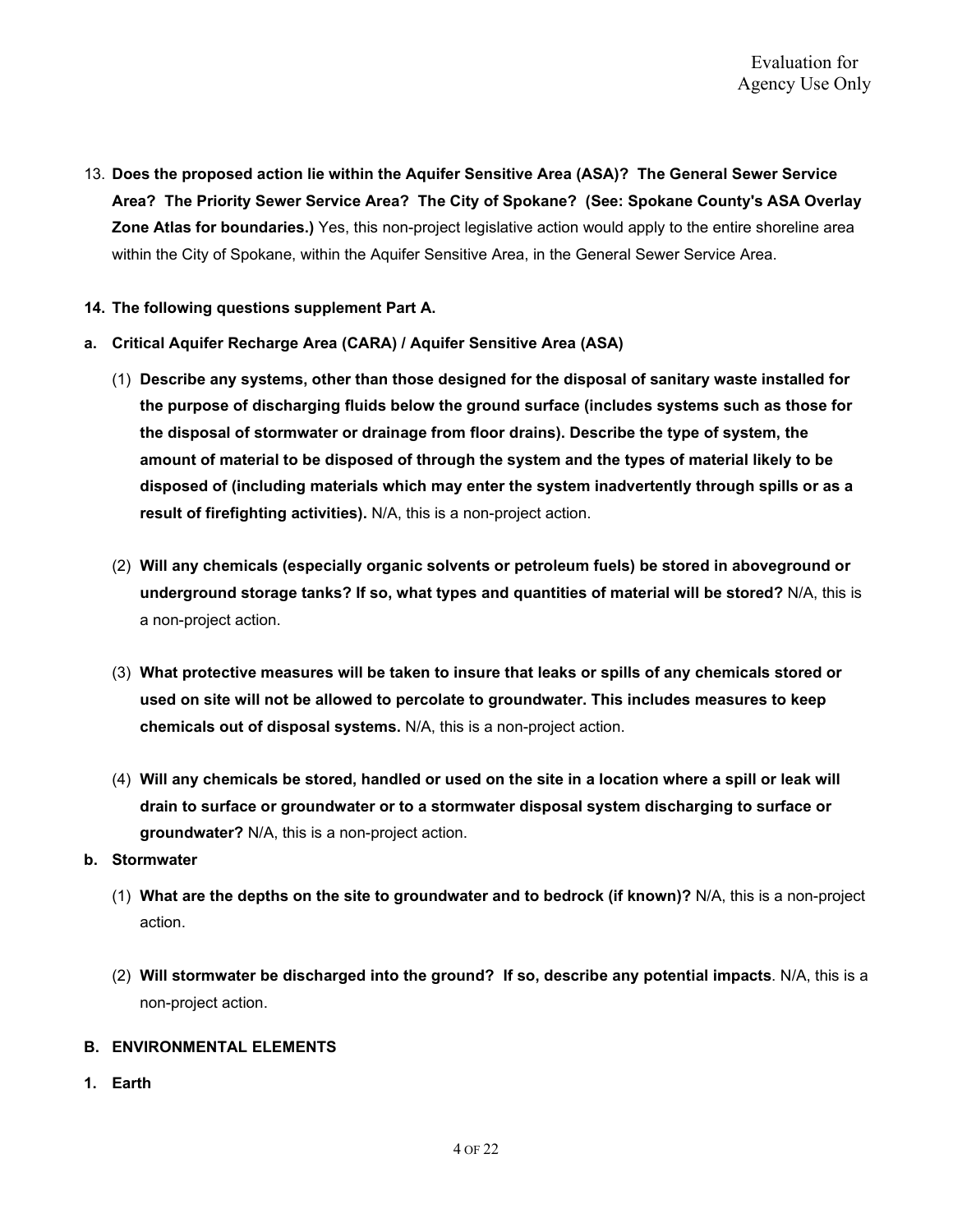a. General description of the site (check one):

☐ Flat ☐ Rolling ☐ Hilly ☐ Steep slopes ☐ Mountainous Other: N/A

- b. **What is the steepest slope on the site (approximate percent slope)?** N/A
- c. **What general types of soils are found on the site (for example, clay, sand, gravel, peat, muck)? If you know the classification of agricultural soils, specify them and note any agricultural land of long-term commercial significance and whether the proposal results in removing any of these soils.** N/A
- d. **Are there surface indications or history of unstable soils in the immediate vicinity?** If so, describe. N/A
- e. **Describe the purpose, type, total area, and approximate quantities and total affected area of any filling, excavation, and grading proposed. Indicate source of fill:** N/A
- f. **Could erosion occur as a result of clearing, construction, or use? If so, generally describe.** N/A
- g. **About what percent of the site will be covered with impervious surfaces after project construction (for example, asphalt, or buildings)?** N/A
- h. **Proposed measures to reduce or control erosion or other impacts to the earth, if any:** N/A
- **2. Air**
- a. **What type of emissions to the air would result from the proposal during construction, operation, and maintenance when the project is completed? If any, generally describe and give approximate quantities if known.** N/A, this is a non-project action.
- b. **Are there any off-site sources of emissions or odor that may affect your proposal? If so, generally describe.** N/A
- c. **Proposed measures to reduce or control emissions or other impacts to air, if any:** N/A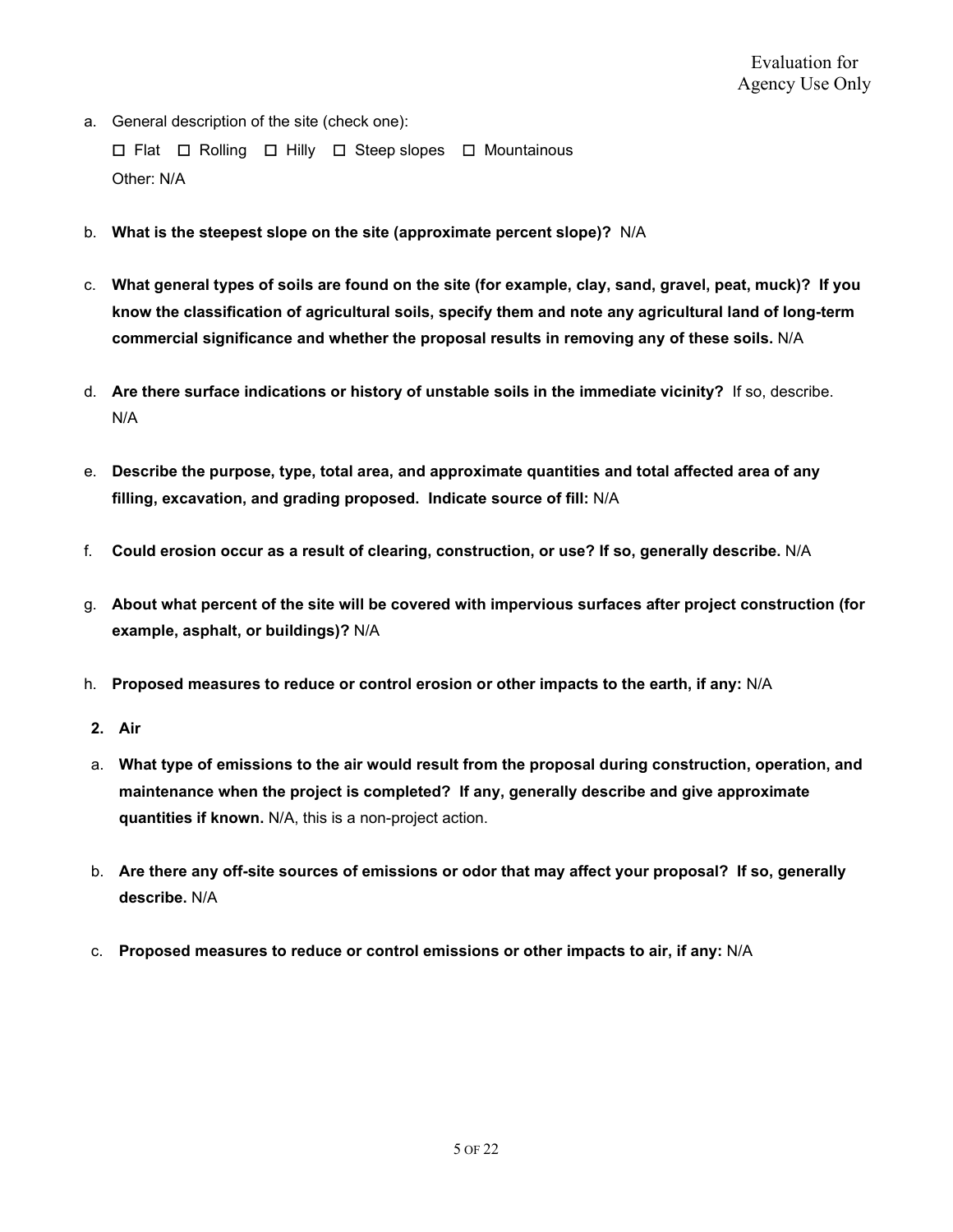#### **3. Water**

- a. SURFACE WATER:
	- (1) **Is there any surface water body on or in the immediate vicinity of the site (including year-round and seasonal streams, saltwater, lakes, ponds, wetlands)? If yes, describe type and provide names. If appropriate, state what stream or river it flows into.** N/A, this is a non-project action.
	- (2) **Will the project require any work over, in, or adjacent to (within 200 feet) the described waters? If yes, please describe and attach available plans.** N/A
	- (3) **Estimate the amount of fill and dredge material that would be placed in or removed from the surface water or wetlands and indicate the area of the site that would be affected. Indicate the source of fill material.** N/A
	- (4) **Will the proposal require surface water withdrawals or diversions? If yes, give general description, purpose, and approximate quantities if known.** N/A
	- (5) **Does the proposal lie within a 100-year floodplain? If so, note location on the site plan.** N/A
	- (6) **Does the proposal involve any discharge of waste materials to surface waters? If so, describe the type of waste and anticipated volume of discharge.** N/A
- b. GROUNDWATER:
	- (1) **Will groundwater be withdrawn from a well for drinking water or other purposes? If so, give a general description of the well, proposed uses and approximate quantities withdrawn from the well. Will water be discharged to groundwater? Give general description, purpose, and approximate quantities if known.** N/A, this is a non-project action.
	- (2) **Describe waste material that will be discharged into the ground from septic tanks or other sources, if any (for example: Domestic sewage; industrial, containing the following chemicals…; agricultural; etc.). Describe the general size of the system, the number of such systems, the number of houses to be served (if applicable), or the number of animals or humans the system(s) are expected to serve.** N/A

#### **c. WATER RUNOFF (INCLUDING STORMWATER):**

(1) **Describe the source of runoff (including stormwater) and method of collection and disposal if any (include quantities, if known). Where will this water flow? Will this water flow into other waters? If so, describe.** N/A, this is a non-project action.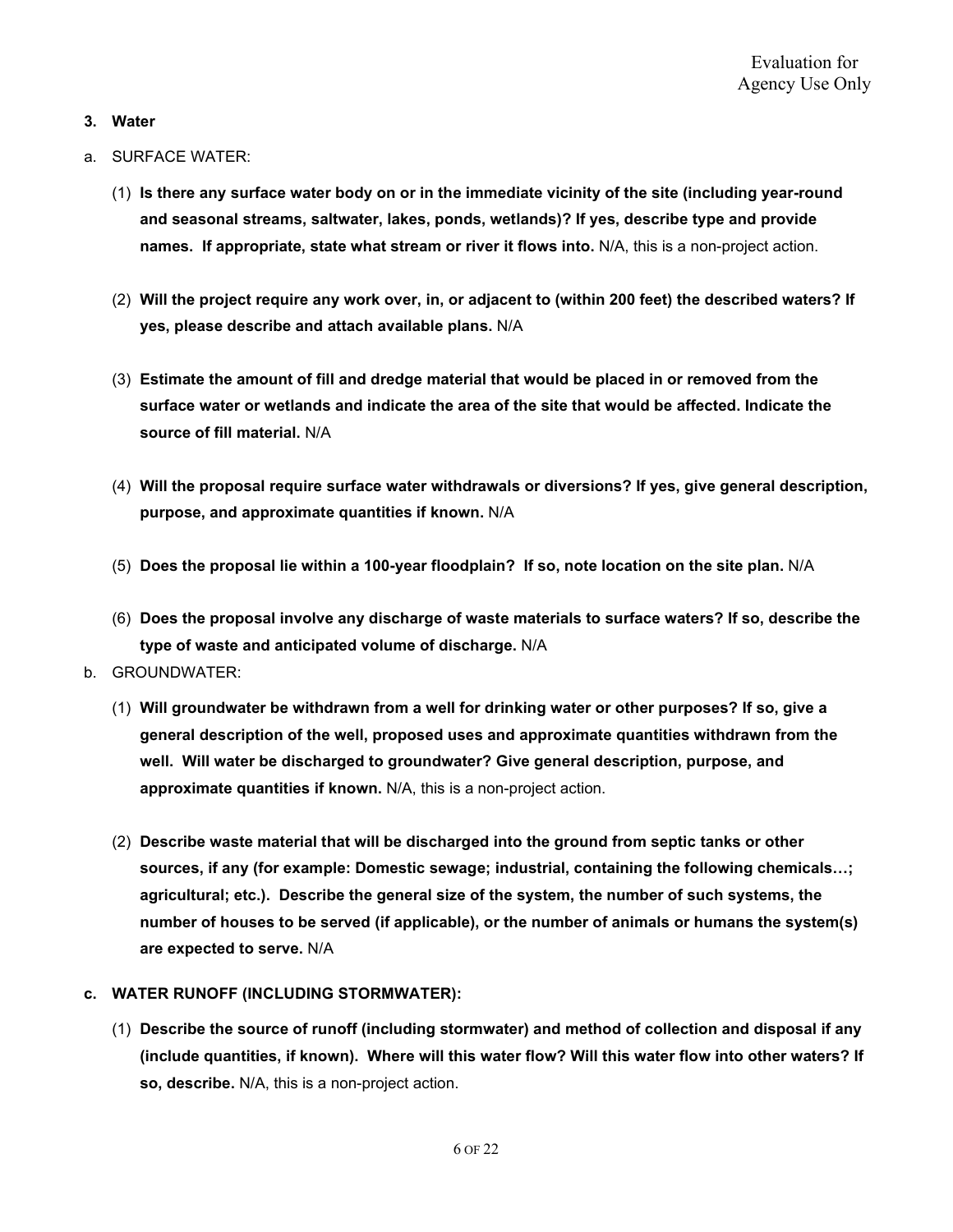- (2) **Could waste materials enter ground or surface waters? If so, generally describe**. N/A
- (3) **Does the proposal alter or otherwise affect drainage patterns in the vicinity of the site? If so, describe.** N/A
- d. **PROPOSED MEASURES to reduce or control surface, ground, and runoff water, and drainage patter impacts, if any.** N/A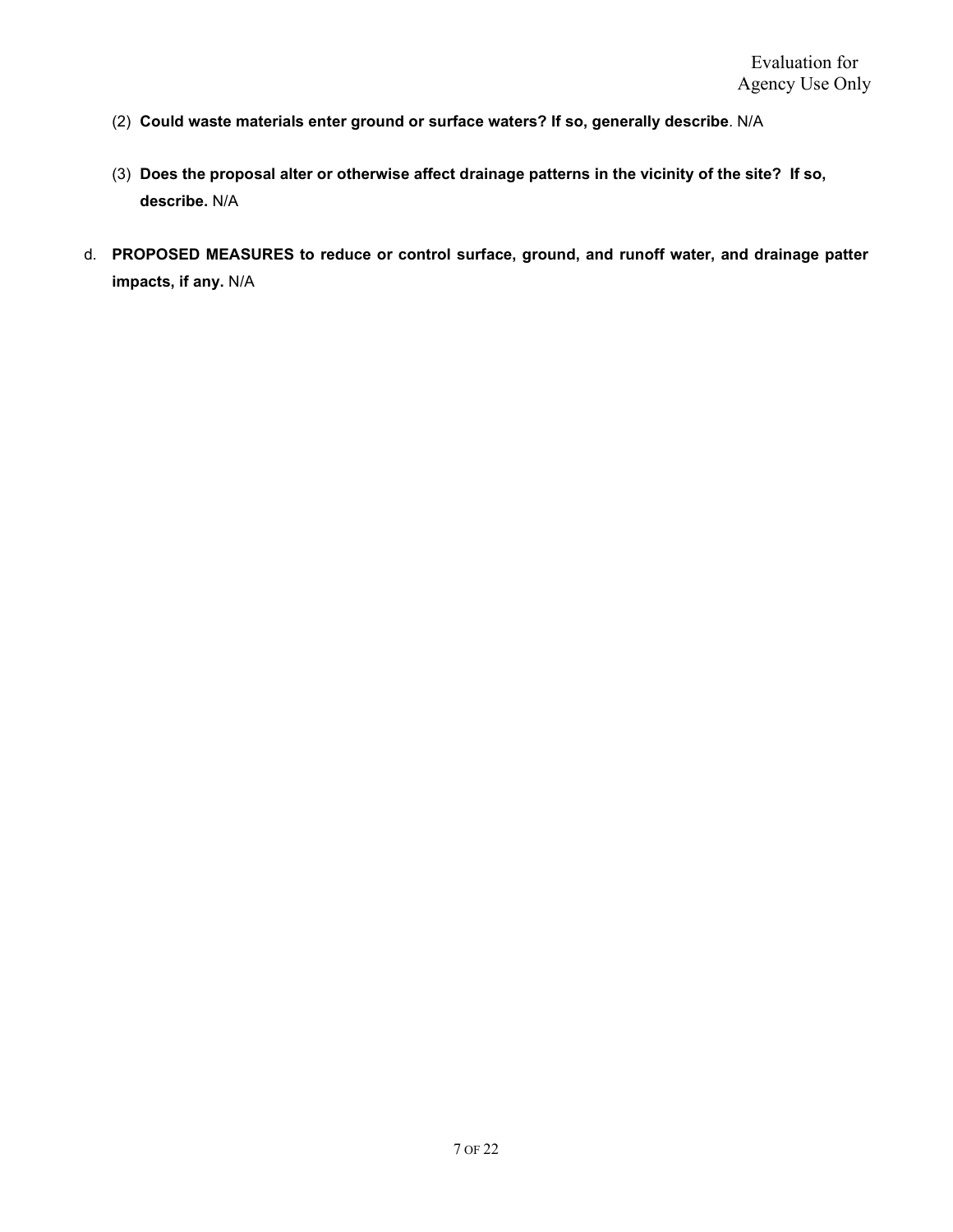### **4. Plants**

a. **Check the type of vegetation found on the site:** N/A, this is a non-project action.

| Deciduous tree: $\Box$ alder $\Box$ maple $\Box$ aspen                                |  |  |  |  |
|---------------------------------------------------------------------------------------|--|--|--|--|
|                                                                                       |  |  |  |  |
| Evergreen tree: $\Box$ fir $\Box$ cedar $\Box$ pine                                   |  |  |  |  |
| Other:                                                                                |  |  |  |  |
| $\Box$ Shrubs $\Box$ Grass $\Box$ Pasture $\Box$ Crop or grain                        |  |  |  |  |
| $\Box$ Orchards, vineyards or other permanent crops                                   |  |  |  |  |
| Wet soil plants: $\Box$ cattail $\Box$ buttercup $\Box$ bullrush $\Box$ skunk cabbage |  |  |  |  |
|                                                                                       |  |  |  |  |
| Water plants: $\Box$ water lily $\Box$ eelgrass $\Box$ milfoil                        |  |  |  |  |
|                                                                                       |  |  |  |  |
|                                                                                       |  |  |  |  |

- b. **What kind and amount of vegetation will be removed or altered?** N/A
- c. **List threatened and endangered species known to be on or near the site.** N/A
- d. **Proposed landscaping, use of native plants, or other measures to preserve or enhance vegetation on the site, if any:** N/A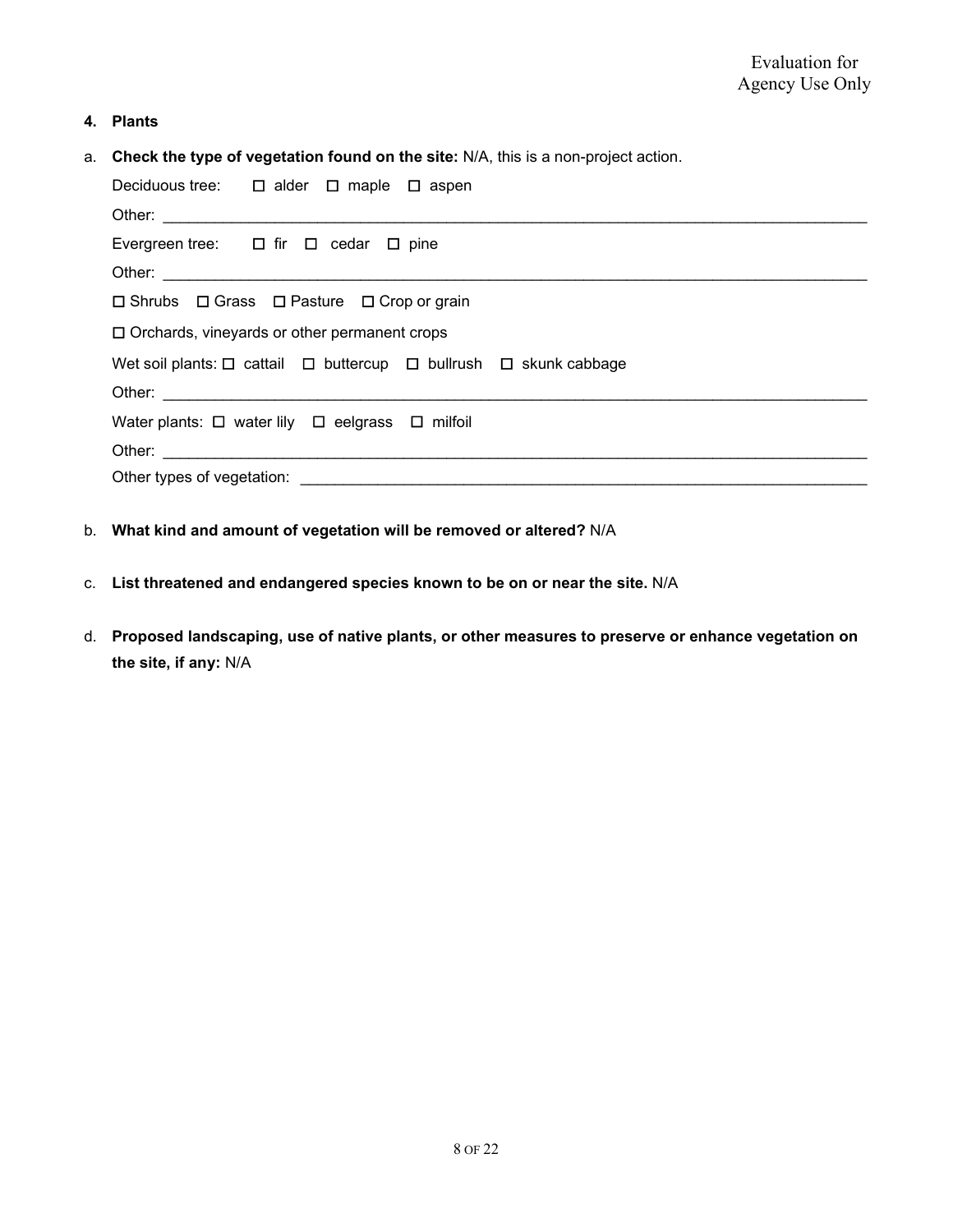- e. **List all noxious weeds and invasive species known to be on or near the site.** N/A
- **5. Animals**
- a. **Check** *and* **List any birds and other animals which have been observed on or near the site or are known to be on or near the site**: N/A, this is a non-project action.

| Birds: $\Box$ hawk $\Box$ heron $\Box$ eagle $\Box$ songbirds                                                                                                                                                                  |  |  |
|--------------------------------------------------------------------------------------------------------------------------------------------------------------------------------------------------------------------------------|--|--|
|                                                                                                                                                                                                                                |  |  |
| Mammals: $\Box$ deer $\Box$ bear $\Box$ elk $\Box$ beaver                                                                                                                                                                      |  |  |
|                                                                                                                                                                                                                                |  |  |
| Fish: $\Box$ bass $\Box$ salmon $\Box$ trout $\Box$ herring $\Box$ shellfish                                                                                                                                                   |  |  |
|                                                                                                                                                                                                                                |  |  |
| Other (not listed in above categories): example and the set of the set of the set of the set of the set of the set of the set of the set of the set of the set of the set of the set of the set of the set of the set of the s |  |  |
|                                                                                                                                                                                                                                |  |  |

- b. **List any threatened or endangered animal species known to be on or near the site.** N/A
- c. **Is the site part of a migration route? If so, explain.** N/A
- d. **Proposed measures to preserve or enhance wildlife, if any:** N/A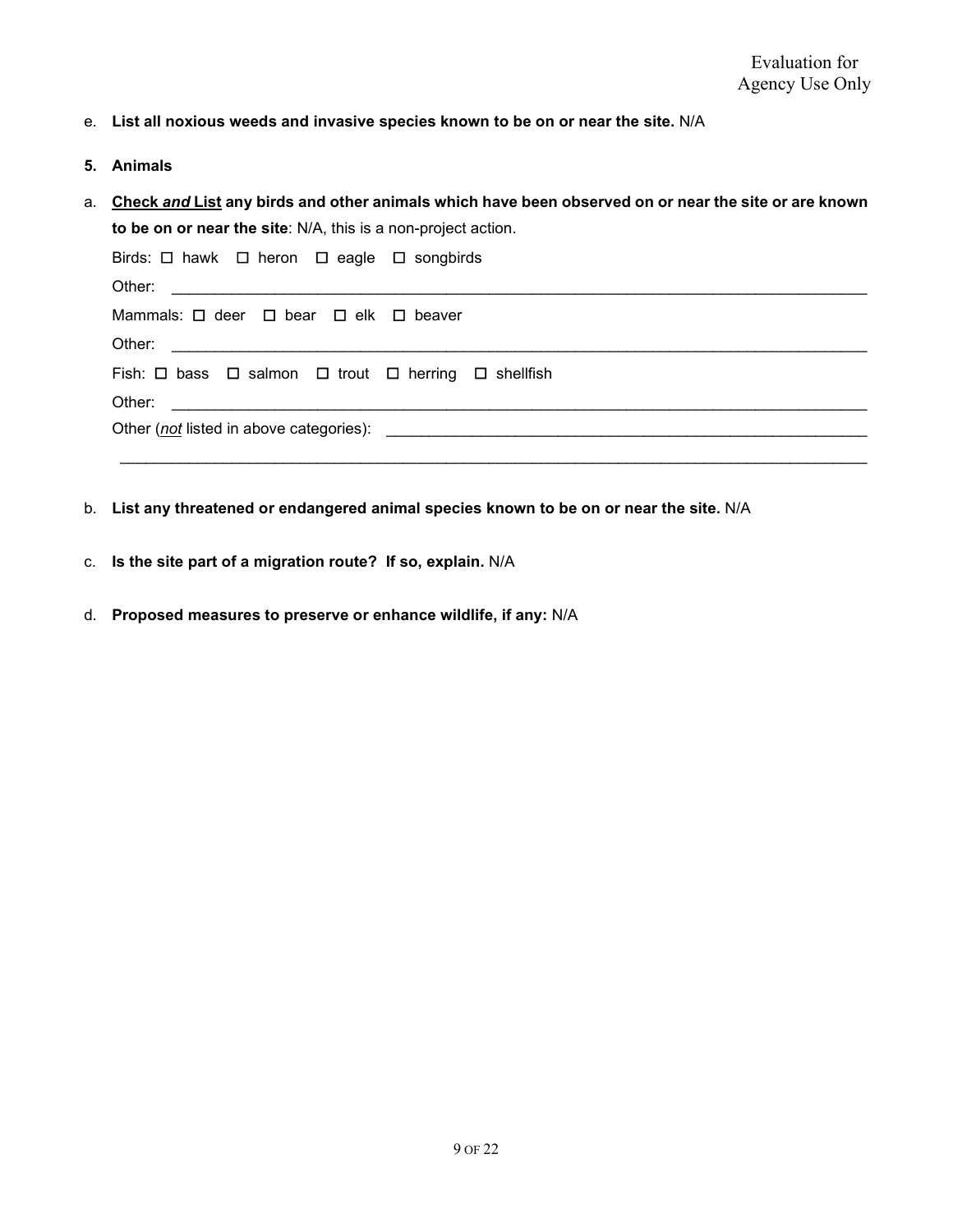- e. **List any invasive animal species known to be on or near the site.** N/A
- **6. Energy and natural resources**
- a. **What kinds of energy (electric, natural gas, oil, wood stove, solar) will be used to meet the completed project's energy needs? Describe whether it will be used for heating, manufacturing, etc.** N/A, this is a non-project action.
- b. **Would your project affect the potential use of solar energy by adjacent properties? If so, generally describe.** N/A
- c. **What kinds of energy conservation features are included in the plans of this proposal? List other proposed measures to reduce or control energy impacts, if any:** N/A
- **7. Environmental health**
- a. **Are there any environmental health hazards, including exposure to toxic chemicals, risk of fire and explosion, spill, or hazardous waste that could occur as a result of this proposal? If so, describe.** N/A, this is a non-project action.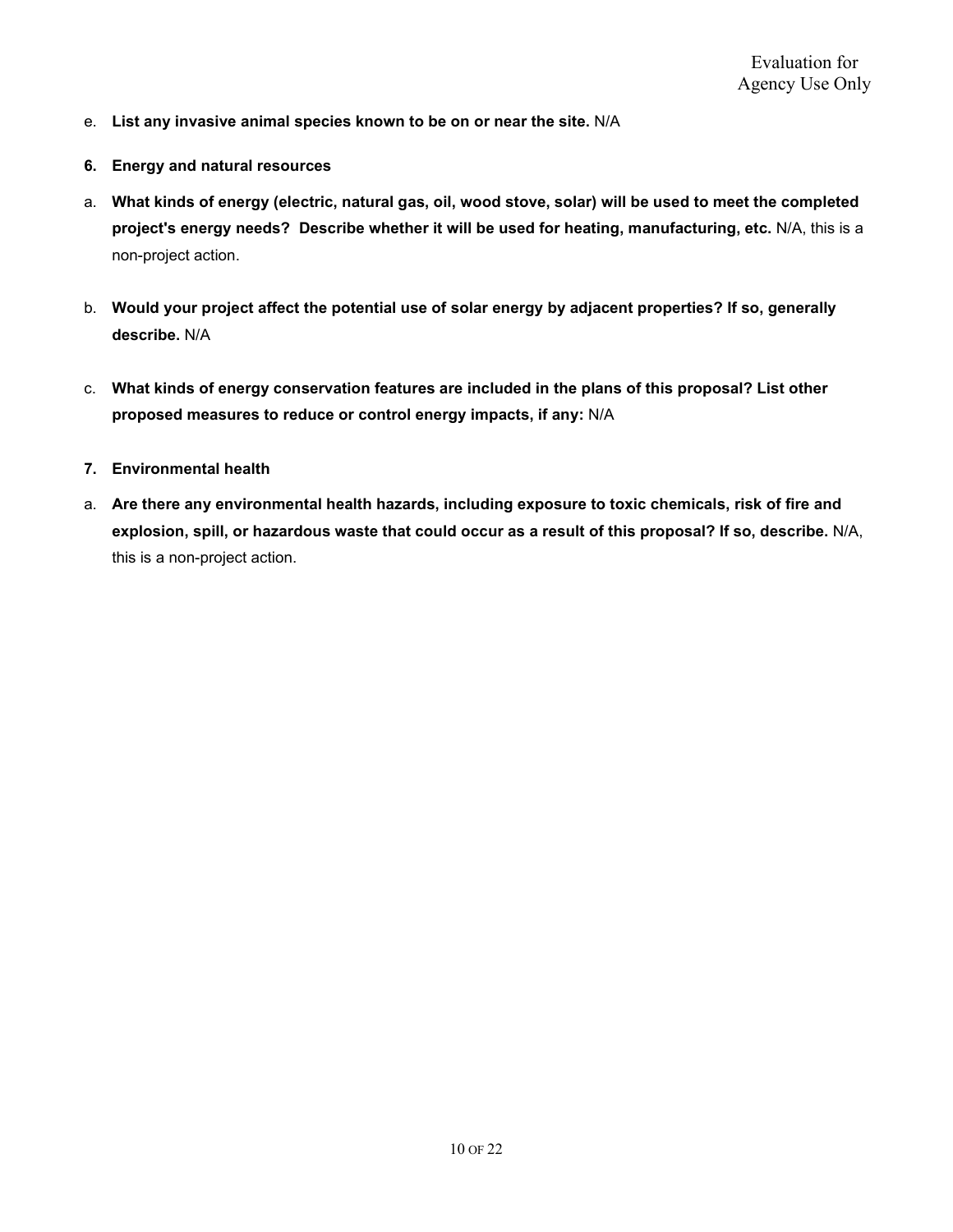- (1) **Describe any known or possible contamination at the site from present or past uses.** N/A
- (2) **Describe existing hazardous chemicals/conditions that might affect project development and design. This includes underground hazardous liquid and gas transmission pipelines located within the project area and in the vicinity.** N/A
- (3) **Describe any toxic or hazardous chemicals/conditions that might be stored, used, or produced during the project's development or construction, or at any time during the operating life of the project.** N/A
- (4) **Describe special emergency services that might be required.** N/A
- (5) **Proposed measures to reduce or control environmental health hazards, if any:** N/A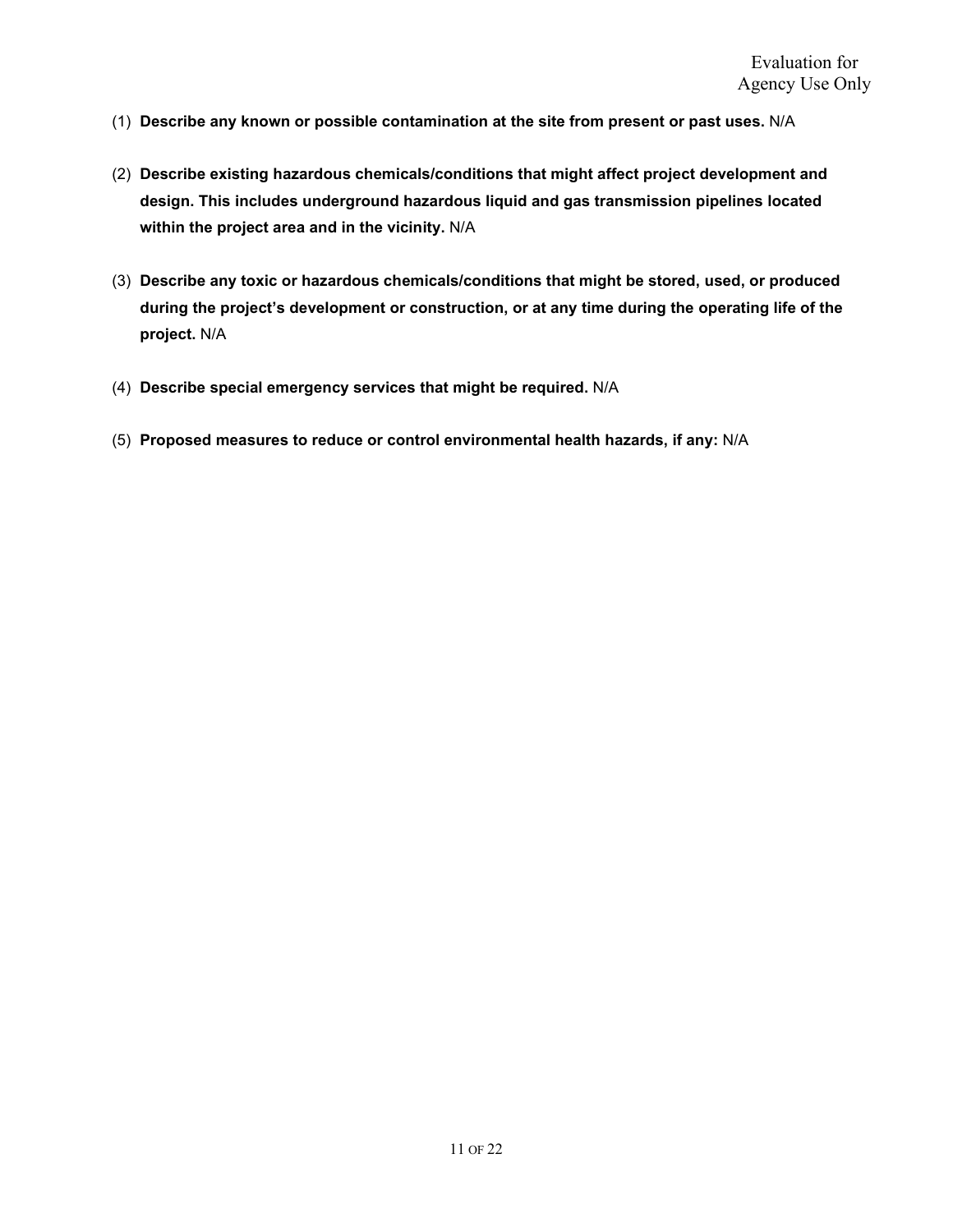- b. NOISE:
	- (1) **What types of noise exist in the area which may affect your project (for example: traffic, equipment, operation, other)?** N/A, this is a non-project action.
	- (2) **What types and levels of noise would be created by or associated with the project on a short-term or a long-term basis (for example: traffic, construction, operation, other)? Indicate what hours noise would come from the site.** N/A
	- (3) **Proposed measure to reduce or control noise impacts, if any:** N/A
- **8. Land and shoreline use**
- a. **What is the current use of the site and adjacent properties? Will the proposal affect current land uses on nearby or adjacent properties? If so, describe.** N/A
- b. Has the project site been used as working farmlands or working forest lands? If so, describe. How much agricultural or forest land of long-term commercial significance will be converted to other uses as a result of the proposal, if any? If resource lands have not been designated, how many acres in farmland or forest land tax status will be converted to nonfarm or nonforest use? N/A
	- 1) Will the proposal affect or be affected by surrounding working farm or forest land normal business operations, such as oversize equipment access, the application of pesticides, tilling, and harvesting? If so, how: N/A
- c. Describe any structures on the site. N/A
- d. Will any structures be demolished? If so, which? N/A
- e. What is the current zoning classification of the site? N/A
- f. What is the current comprehensive plan designation of the site? N/A
- g. If applicable, what is the current shoreline master program designation of the site? N/A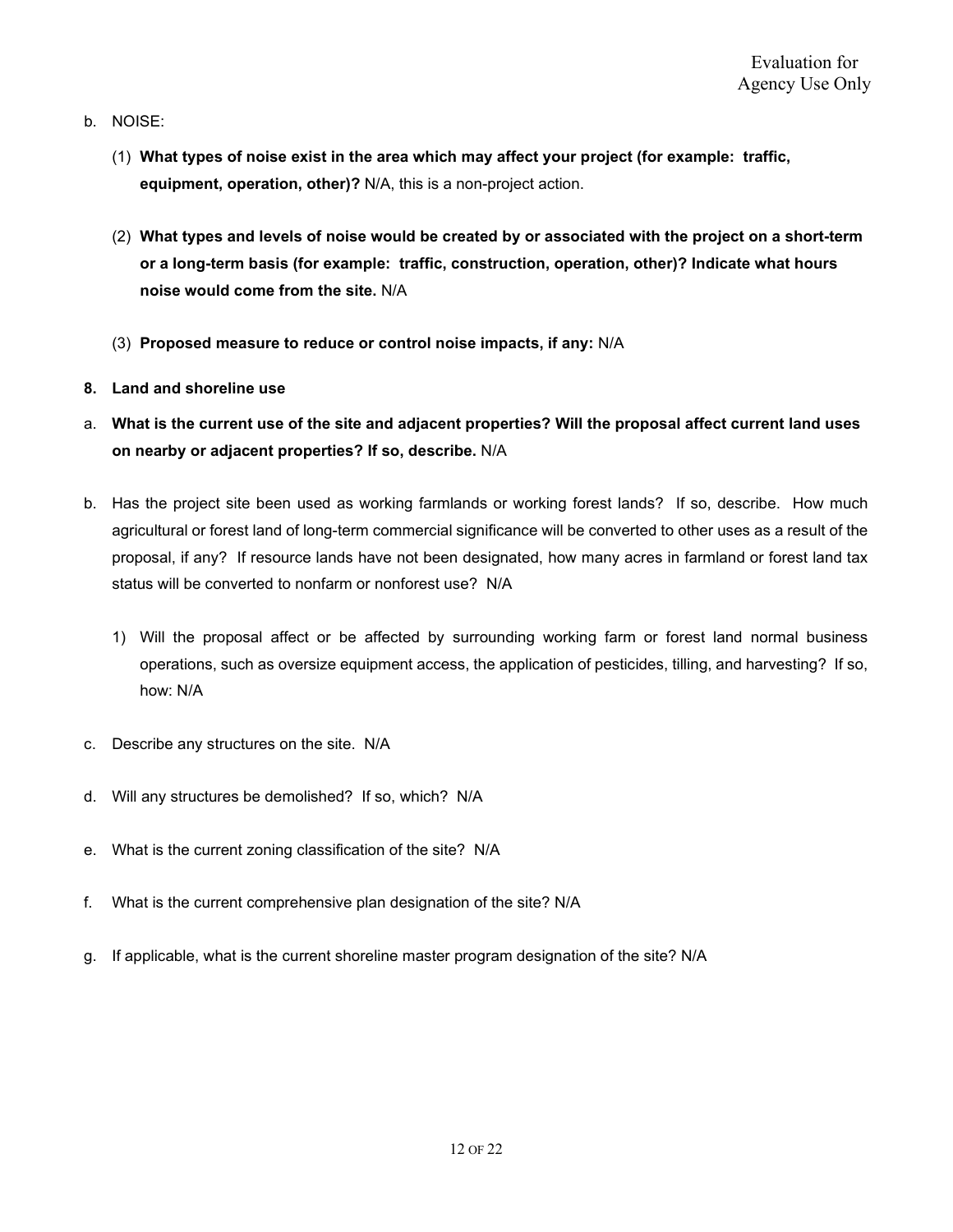- h. Has any part of the site been classified as a critical area by the city or the county? If so, specify. N/A
- i. Approximately how many people would reside or work in the completed project? N/A
- j. Approximately how many people would the completed project displace? N/A
- k. Proposed measures to avoid or reduce displacement impacts, if any: N/A
- l. Proposed measures to ensure the proposal is compatible with existing and projected land uses and plans, if any: N/A
- m. Proposed measures to ensure the proposal is compatible with nearby agricultural and forest lands of long-term commercial significance, if any: N/A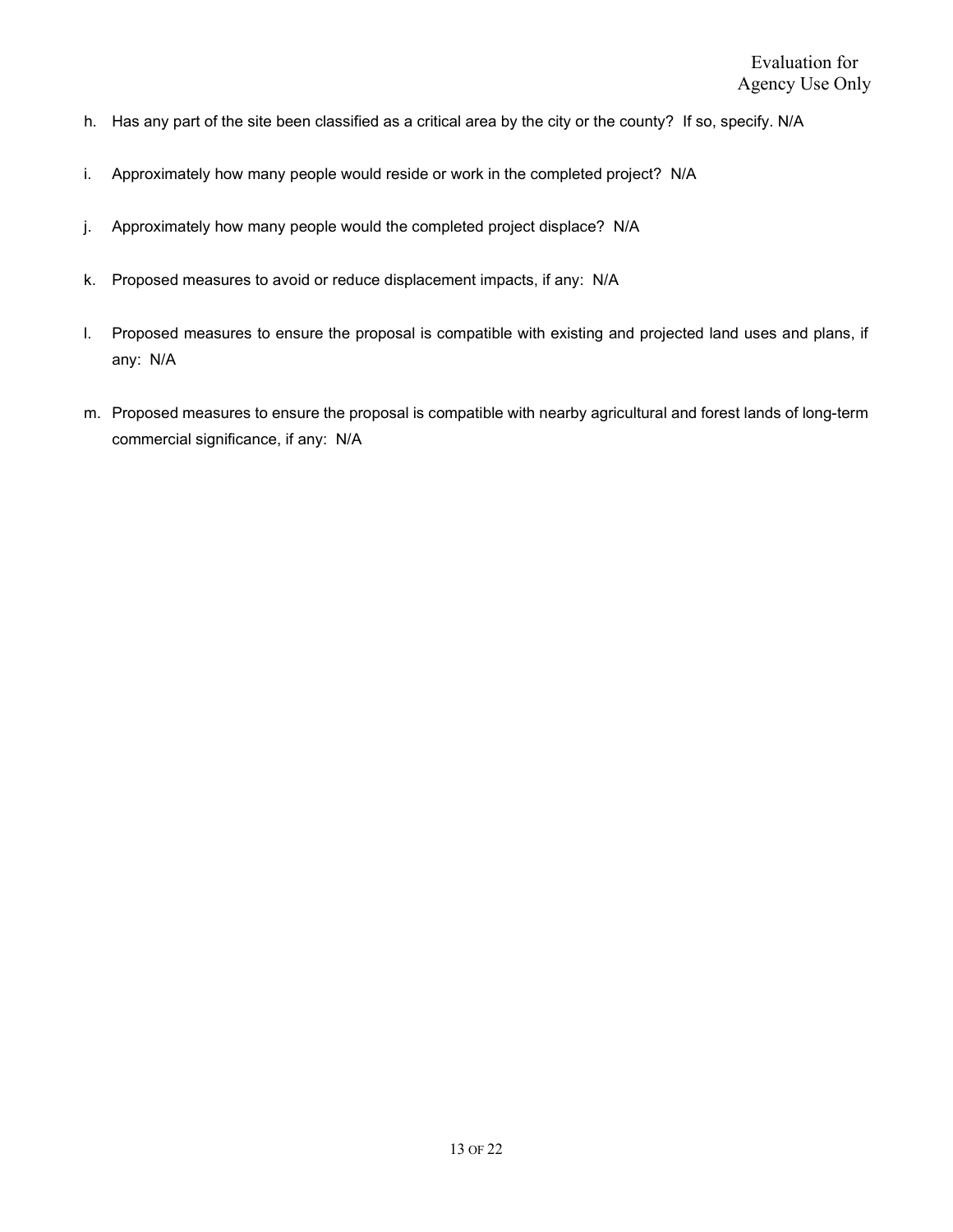## **9. Housing**

- a. Approximately how many units would be provided, if any? Indicate whether high, middle, or low-income housing. N/A, this is a non-project action.
- b. Approximately how many units, if any, would be eliminated? Indicate whether high-, middle- or low-income housing. N/A
- c. Proposed measures to reduce or control housing impacts, if any: N/A

#### **10. Aesthetics**

- a. What is the tallest height of any proposed structure(s), not including antennas; what is the principal exterior building material(s) proposed? N/A, this is a non-project action.
- b. What views in the immediate vicinity would be altered or obstructed? N/A
- c. Proposed measures to reduce or control aesthetic impacts, if any: N/A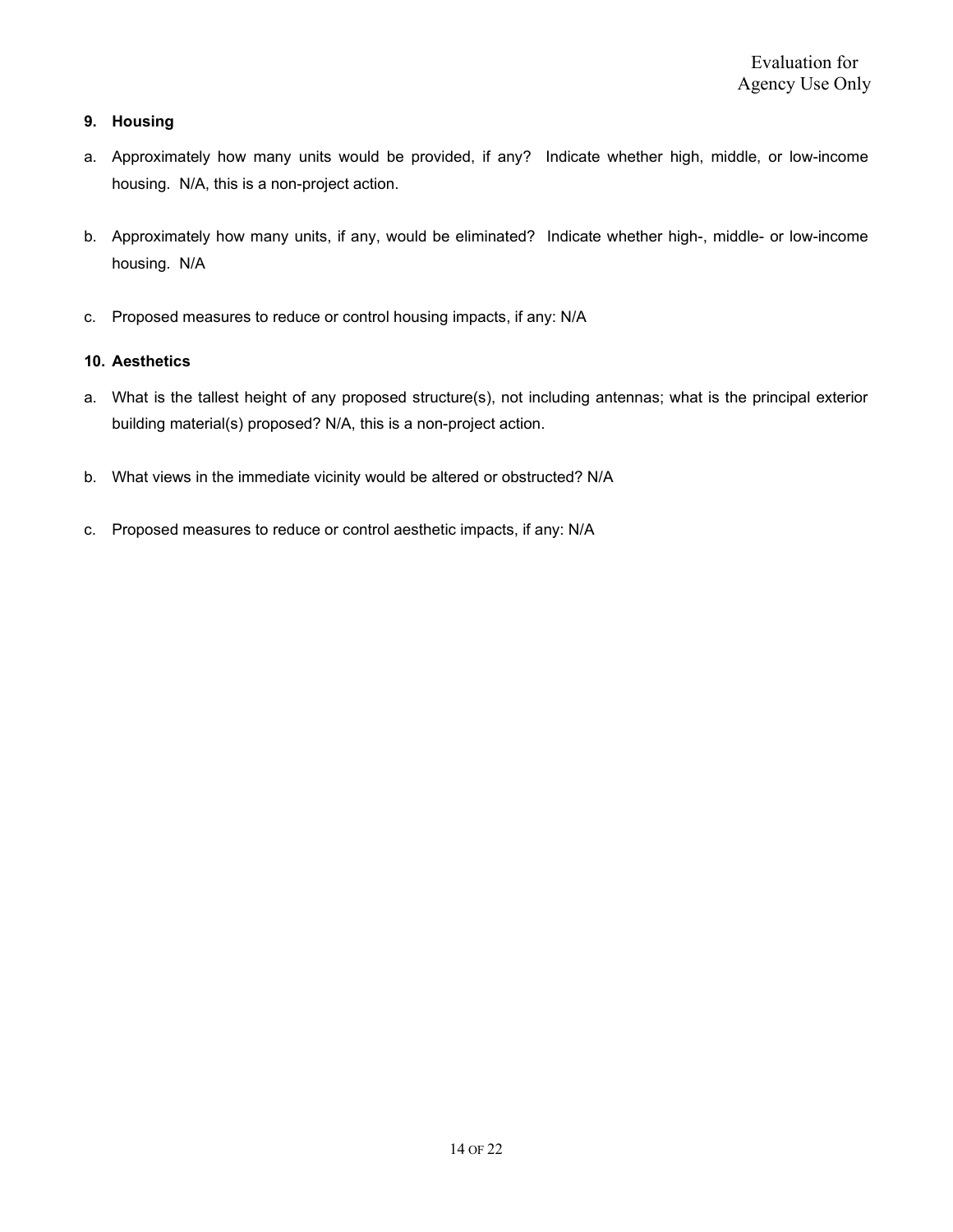### **11. Light and Glare**

- a. What type of light or glare will the proposal produce? What time of day would it mainly occur? N/A, this is a non-project action.
- b. Could light or glare from the finished project be a safety hazard or interfere with views? N/A
- c. What existing off-site sources of light or glare may affect your proposal? N/A
- d. Proposed measures to reduce or control light and glare impacts, if any: N/A

#### **12. Recreation**

- a. What designated and informal recreational opportunities are in the immediate vicinity? N/A, this is a non-project action.
- b. Would the proposed project displace any existing recreational uses? If so, describe. N/A
- c. Proposed measures to reduce or control impacts on recreation, including recreation opportunities to be provided by the project or applicant, if any: N/A

#### **13. Historic and cultural preservation**

- a. Are there any buildings, structures, or sites, located on or near the sited that are over 45 years old listed in or eligible for listing in national, state, or local preservation registers located on or near the site? If so, specifically describe. N/A, this is a non-project action.
- b. Are there any landmarks, features, or other evidence of Indian or historic use or occupation? This may include human burials or old cemeteries. Are there any material evidence, artifacts, or areas of cultural importance on or near the site? Please list any professional studies conducted at the site to identify such resources. N/A
- c. Describe the methods used to assess the potential impacts to cultural and historic resources on or near the project site. Examples include consultation with tribes and the department of archaeology and historic preservation, archaeological surveys, historic maps, GIS data, etc. N/A
- d. Proposed measures to avoid, minimize, or compensate for loss, changes to, and disturbance to resources. Please include plans for the above and any permits that may be required. N/A

#### **14. Transportation**

- a. Identify public streets and highways serving the site or affected geographic area and describe proposed access to the existing street system. Show on site plans, if any. N/A, this is a non-project action.
- b. Is site or affected geographic area currently served by public transit? If so, generally describe. If not, what is the approximate distance to the nearest transit stop? N/A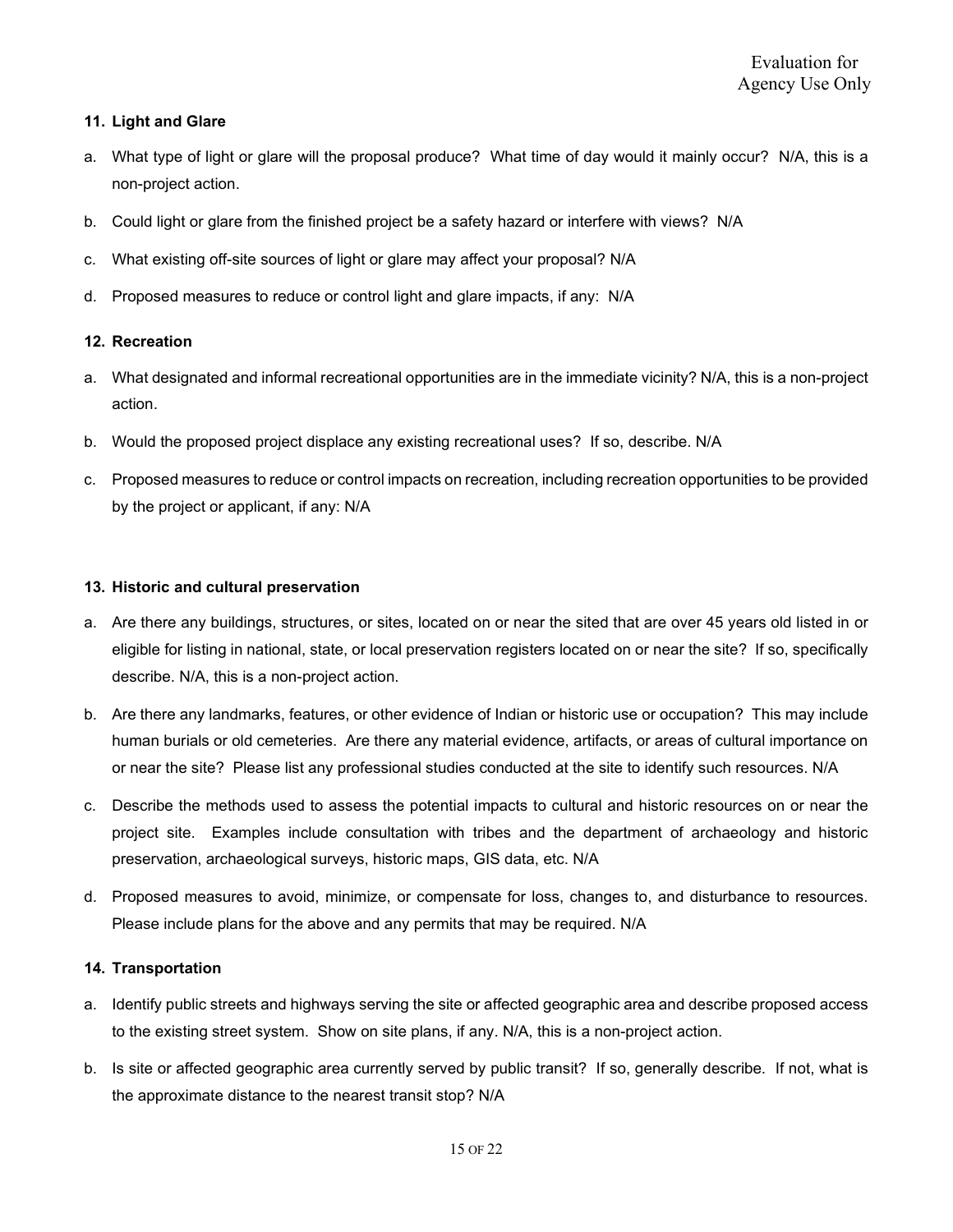- c. How many additional parking spaces would the completed project or non-project proposal have? How many would the project or proposal eliminate? N/A
- d. Will the proposal require any new or improvements to existing roads, streets, pedestrian, bicycle or state transportation facilities, not including driveways? If so, generally describe (indicate whether public or private). N/A
- e. Will the project or proposal use (or occur in the immediate vicinity of) water, rail or air transportation? If so, generally describe. N/A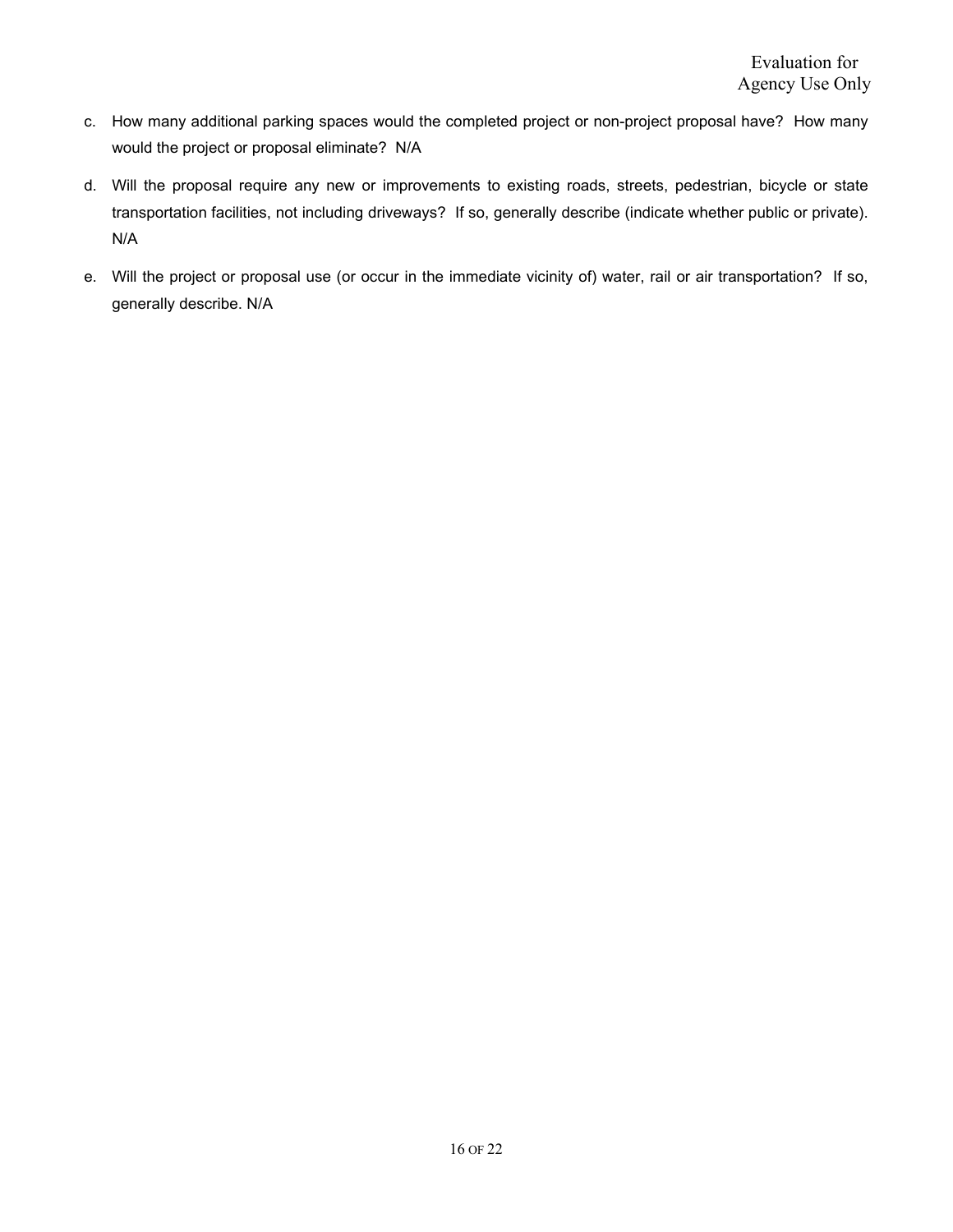- f. How many vehicular trips per day would be generated by the completed project or proposal? If known, indicate when peak volumes would occur and what percentage of the volume would be trucks (such as commercial and non-passenger vehicles). What data or transportation models were used to make these estimates? N/A (*Note: to assist in review and if known, indicate vehicle trips during PM peak, AM Peak, and Weekday (24 hours).)*
- g. Will the proposal interfere with, affect or be affected by the movement of agricultural and forest products on roads or streets in the area? If so, general describe. N/A
- h. Proposed measures to reduce or control transportation impacts, if any: N/A

#### **15. Public services**

- a. Would the project result in an increased need for public services (for example: fire protection, police protection, public transit, health care, schools, other)? If so, generally describe. N/A, this is a non-project action.
- b. Proposed measures to reduce or control direct impacts on public services, if any: N/A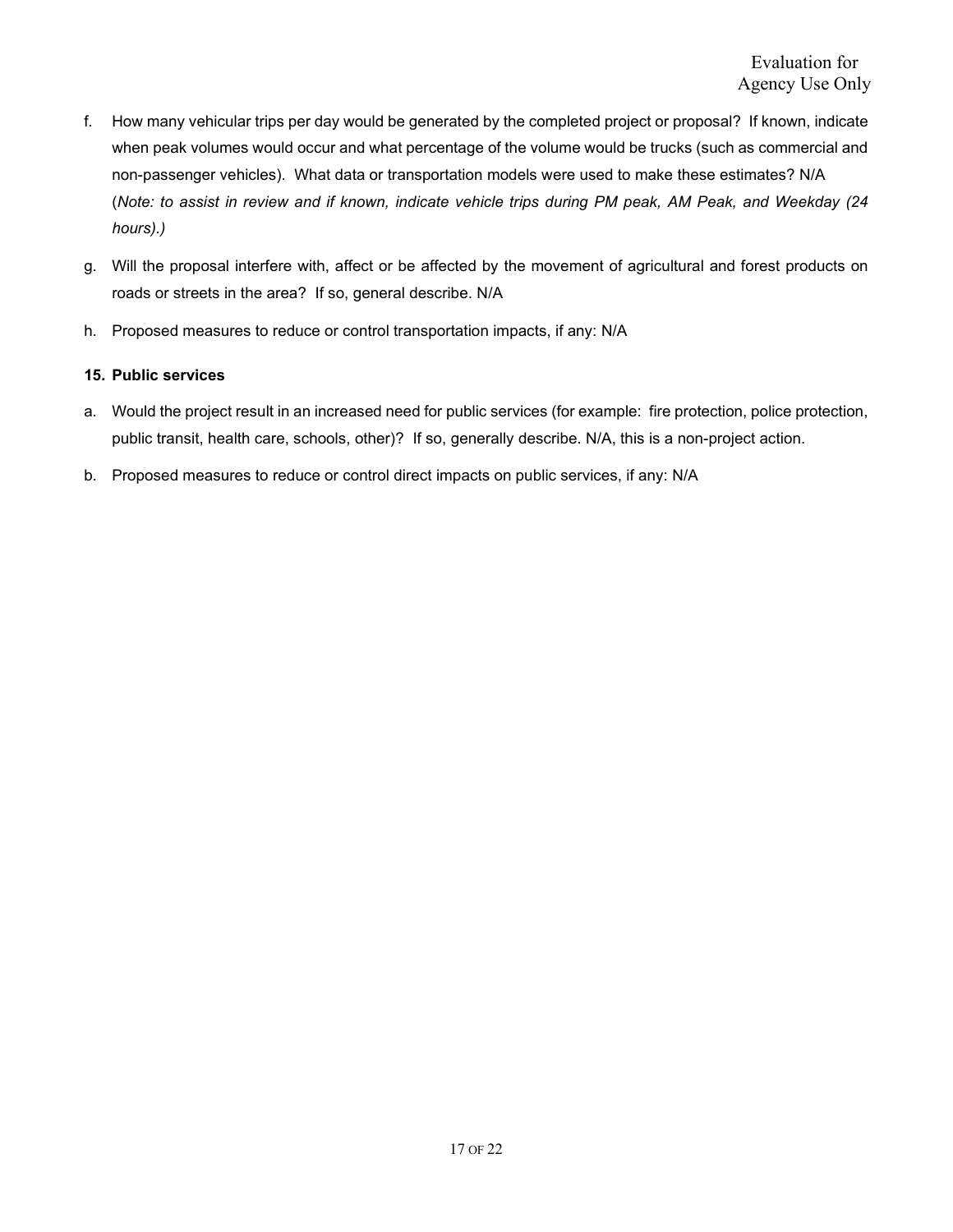## **16. Utilities**

- a. Check utilities currently available at the site: N/A, this is a non-project action.
	- ☐ electricity
	- ☐ natural gas
	- ☐ water
	- ☐ refuse service
	- ☐ telephone
	- □ sanitary sewer
	- ☐ septic system
	- Other: \_\_\_\_\_\_\_\_\_\_\_\_\_\_\_\_\_\_\_\_\_\_\_\_\_\_\_\_\_\_\_\_\_\_\_\_\_\_\_\_\_\_\_\_\_\_\_\_\_\_\_\_\_\_\_\_\_\_\_\_\_\_\_\_\_\_\_\_\_\_\_\_\_\_\_\_\_\_\_\_\_\_
- b. Describe the utilities that are proposed for the project, the utility providing the service, and the general construction activities on the site or in the immediate vicinity which might be needed: N/A

\_\_\_\_\_\_\_\_\_\_\_\_\_\_\_\_\_\_\_\_\_\_\_\_\_\_\_\_\_\_\_\_\_\_\_\_\_\_\_\_\_\_\_\_\_\_\_\_\_\_\_\_\_\_\_\_\_\_\_\_\_\_\_\_\_\_\_\_\_\_\_\_\_\_\_\_\_\_\_\_\_\_\_\_\_\_\_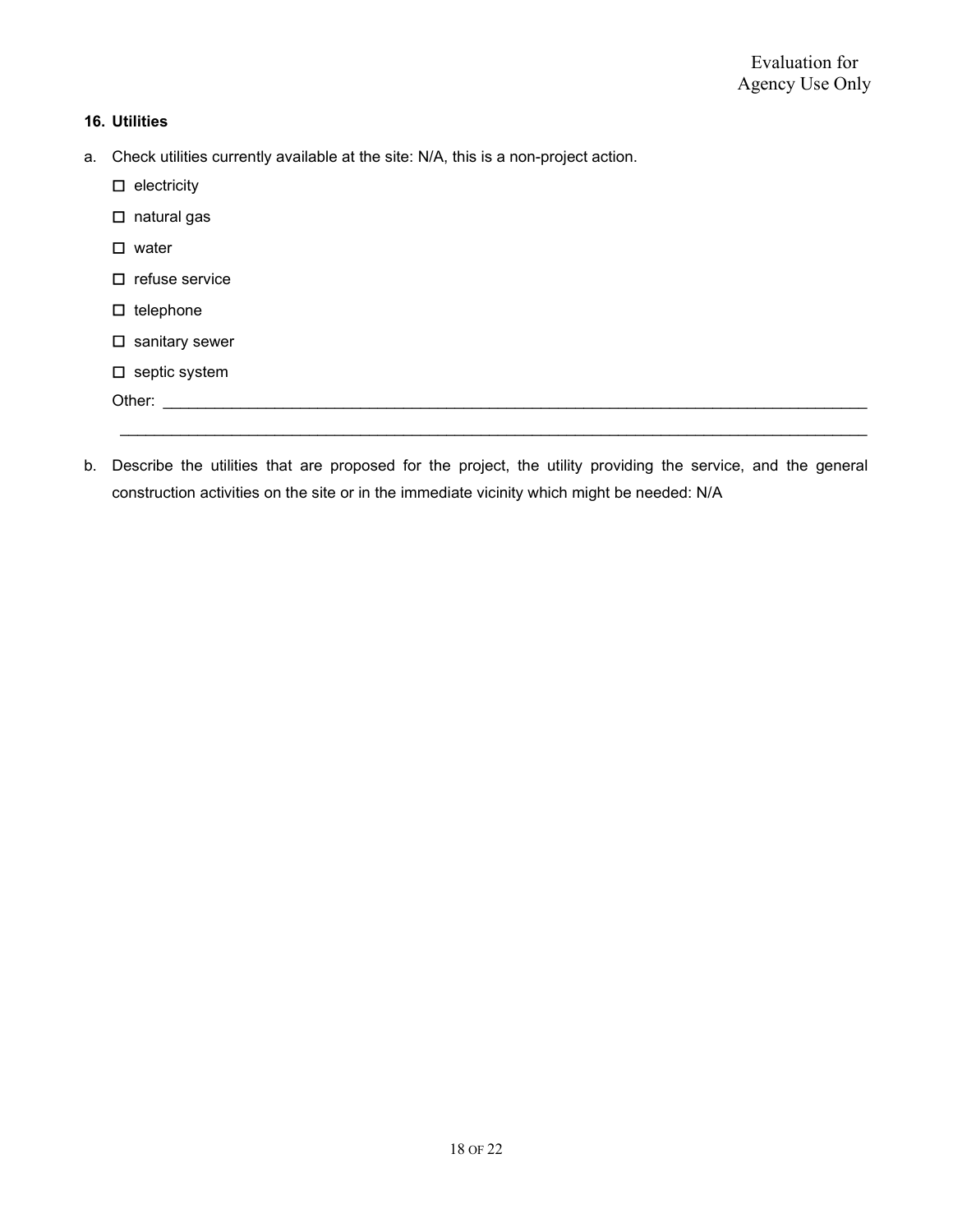## **C. SIGNATURE**

I, the undersigned, swear under penalty of perjury that the above responses are made truthfully and to the best of my knowledge. I also understand that, should there be any willful misrepresentation or willful lack of full disclosure on my part, the *agency* must withdraw any determination of Nonsignificance that it might issue in reliance upon this checklist.

| Signature:<br>Date: 12/18/2020                                  |          | Welisand Sittstrack                        |  |
|-----------------------------------------------------------------|----------|--------------------------------------------|--|
| <b>Please Print or Type:</b>                                    |          |                                            |  |
| Proponent: City of Spokane<br>Address: 808 W Spokane Falls Blvd |          |                                            |  |
| Phone: 509-625-6087                                             |          |                                            |  |
|                                                                 |          |                                            |  |
| Person completing form (if different from proponent):           |          | Melissa Wittstruck                         |  |
| Phone: 509-625-6087                                             | Address: | 808 W Spokane Falls Blvd, Spokane WA 99201 |  |

| <b>FOR STAFF USE ONLY</b>                                                                                            |  |                                                                                                                                                                         |  |  |  |
|----------------------------------------------------------------------------------------------------------------------|--|-------------------------------------------------------------------------------------------------------------------------------------------------------------------------|--|--|--|
| Staff member(s) reviewing checklist: Tirrell Black, AICP                                                             |  |                                                                                                                                                                         |  |  |  |
| Based on this staff review of the environmental checklist and other pertinent information, the staff concludes that: |  |                                                                                                                                                                         |  |  |  |
| ⊠                                                                                                                    |  | A. there are no probable significant adverse impacts and recommends a Determination of<br>Nonsignificance.                                                              |  |  |  |
| $\Box$                                                                                                               |  | B. probable significant adverse environmental impacts do exist for the current proposal and recommends<br>a Mitigated Determination of Nonsignificance with conditions. |  |  |  |
| $\Box$                                                                                                               |  | C. there are probable significant adverse environmental impacts and recommends a Determination of<br>Significance.                                                      |  |  |  |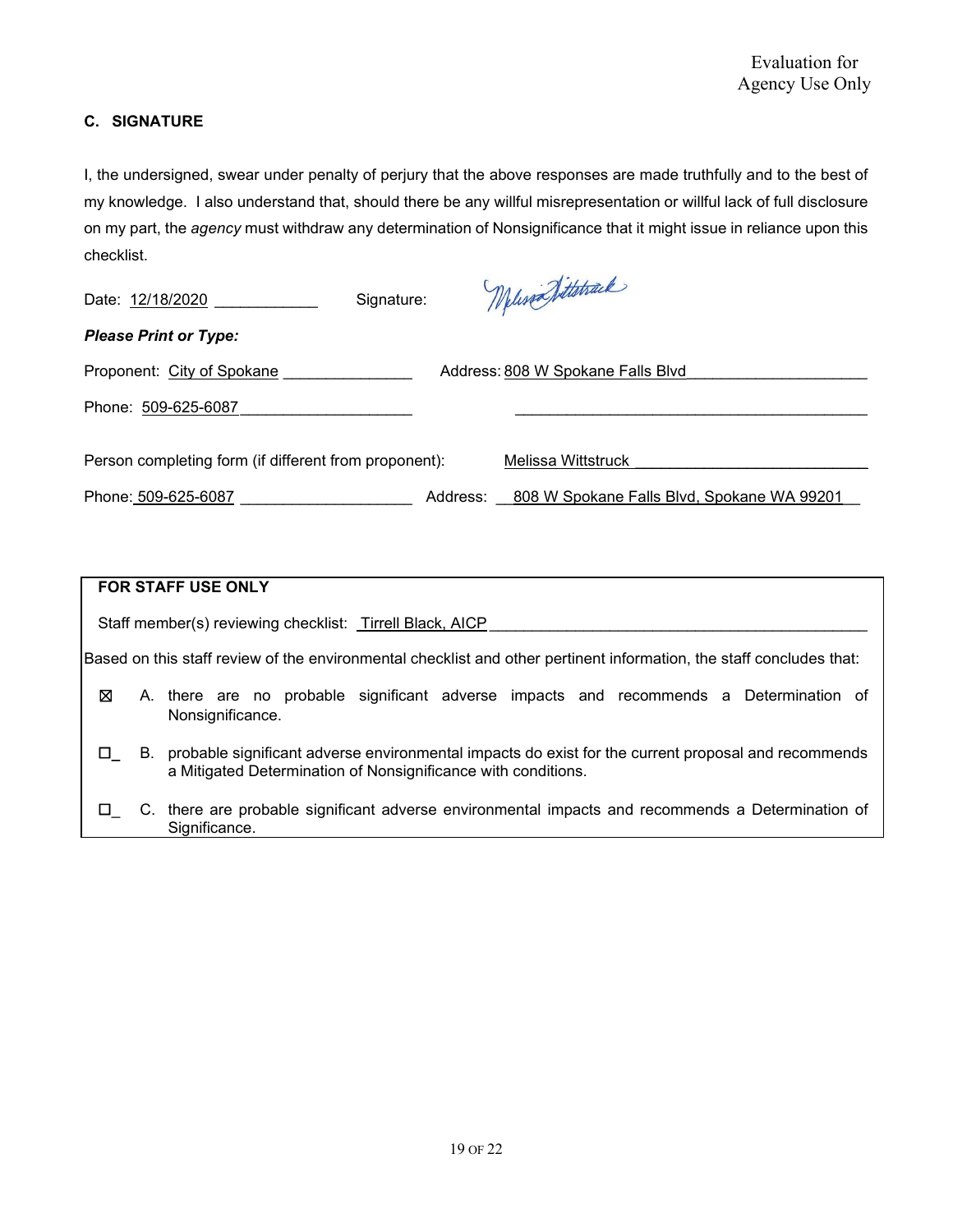## **D. SUPPLEMENTAL SHEET FOR NONPROJECT ACTIONS**

### *(Do not use this sheet for project actions)*

Because these questions are very general, it may be helpful to read them in conjunction with the list of elements of the environment.

When answering these questions, be aware of the extent the proposal, or the types of activities likely to result from the proposal, would affect the item at a greater intensity or at a faster rate than if the proposal were not implemented. Respond briefly and in general terms.

1. **How would the proposal be likely to increase discharge to water; emissions to air; production, storage, or release of toxic or hazardous substances; or production of noise?** N/A. This proposal is a state mandated periodic review, and if necessary, an update to the Shoreline Master Program within the City of Spokane municipal boundary, ("affected geographic area").

Proposed measures to avoid or reduce such increases are: N/A

2. **How would the proposal be likely to affect plants, animals, fish, or marine life?** The non-project action would be unlikely to affect plants, animals, fish, or marine life. However, the Shoreline Master Program, and the proposed textual clarifications are intended to protect or conserve plants, animals, fish, and marine life in the shoreline area within the City of Spokane maintaining compliance with 90.58 RCW.

Proposed measures to protect or conserve plants, animals, fish, or marine life are: N/A

3. How would the proposal be likely to deplete energy or natural resources? N/A

Proposed measures to protect or conserve energy and natural resources are: N/A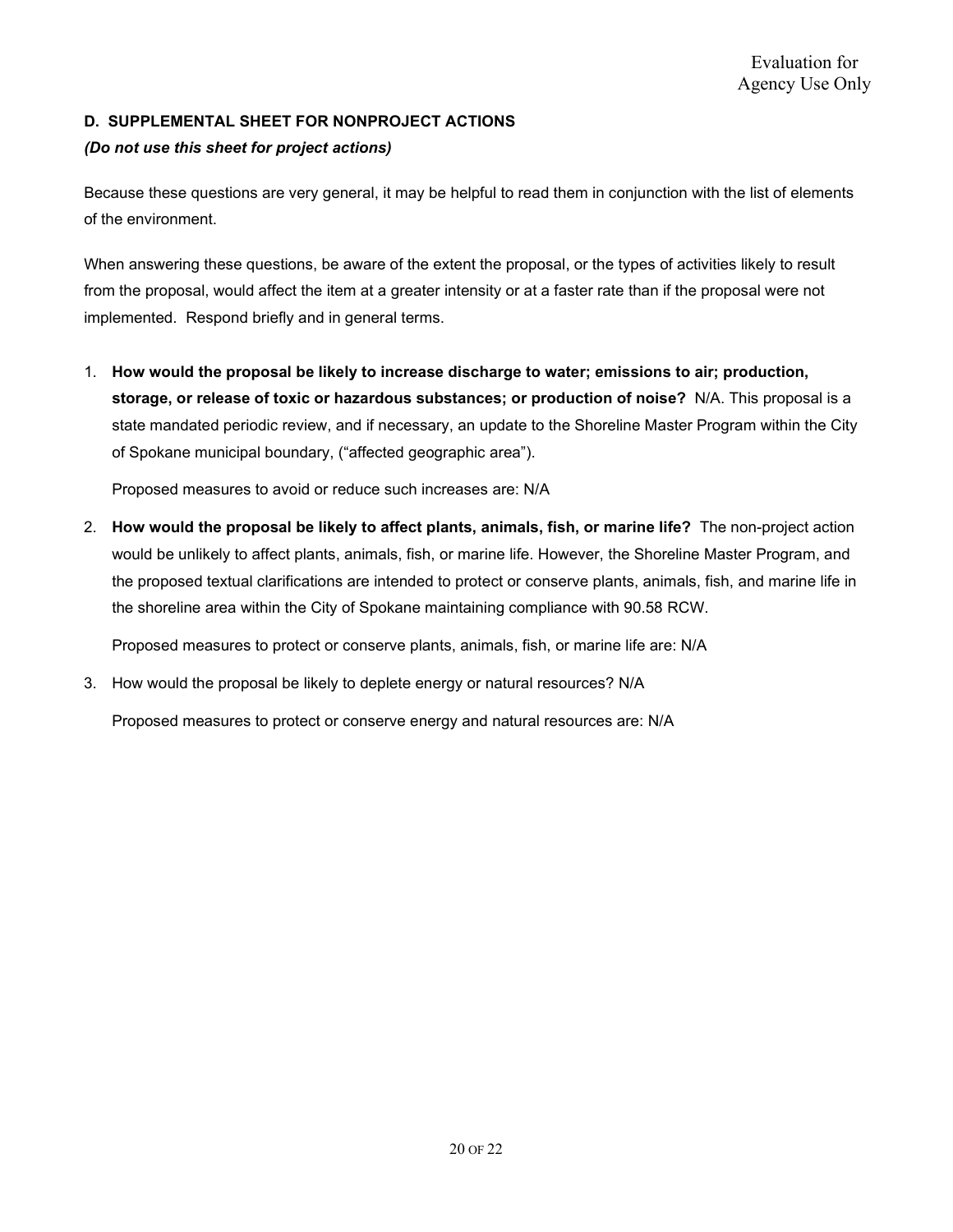4. **How would the proposal be likely to use or affect environmentally sensitive areas or areas designated (or eligible or under study) for governmental protection, such as parks, wilderness, wild and scenic rivers, threatened or endangered species habitat, historic or cultural sites, wetlands, flood plains or prime farmlands?** The proposed changes would further clarify and define the protection afforded by the SMP.

Proposed measures to protect such resources or to avoid or reduce impacts are: N/A

5. **How would the proposal be likely to affect land and shoreline use, including whether it would allow or encourage land or shoreline uses incompatible with existing plans?** The proposed changes would not likely affect shoreline use or encourage incompatible uses.

Proposed measures to avoid or reduce shoreline and land use impacts are: N/A

6. How would the proposal be likely to increase demands on transportation or public services and utilities? N/A

Proposed measures to reduce or respond to such demand(s) are: N/A

7. **Identify, if possible, whether the proposal may conflict with local, state or federal laws or requirements for the protection of the environment. This regulation complies with the requirements of GMA and applicable federal requirements and is consistent with local plans and ordinances.** The purpose of the SMP periodic review is (a) to assure that the master program complies with applicable law and guidelines in effect at the time of the review, and (b) to assure consistency of the master program with the local government's comprehensive plan and development regulations adopted under chapter RCW 36.70A, if applicable.